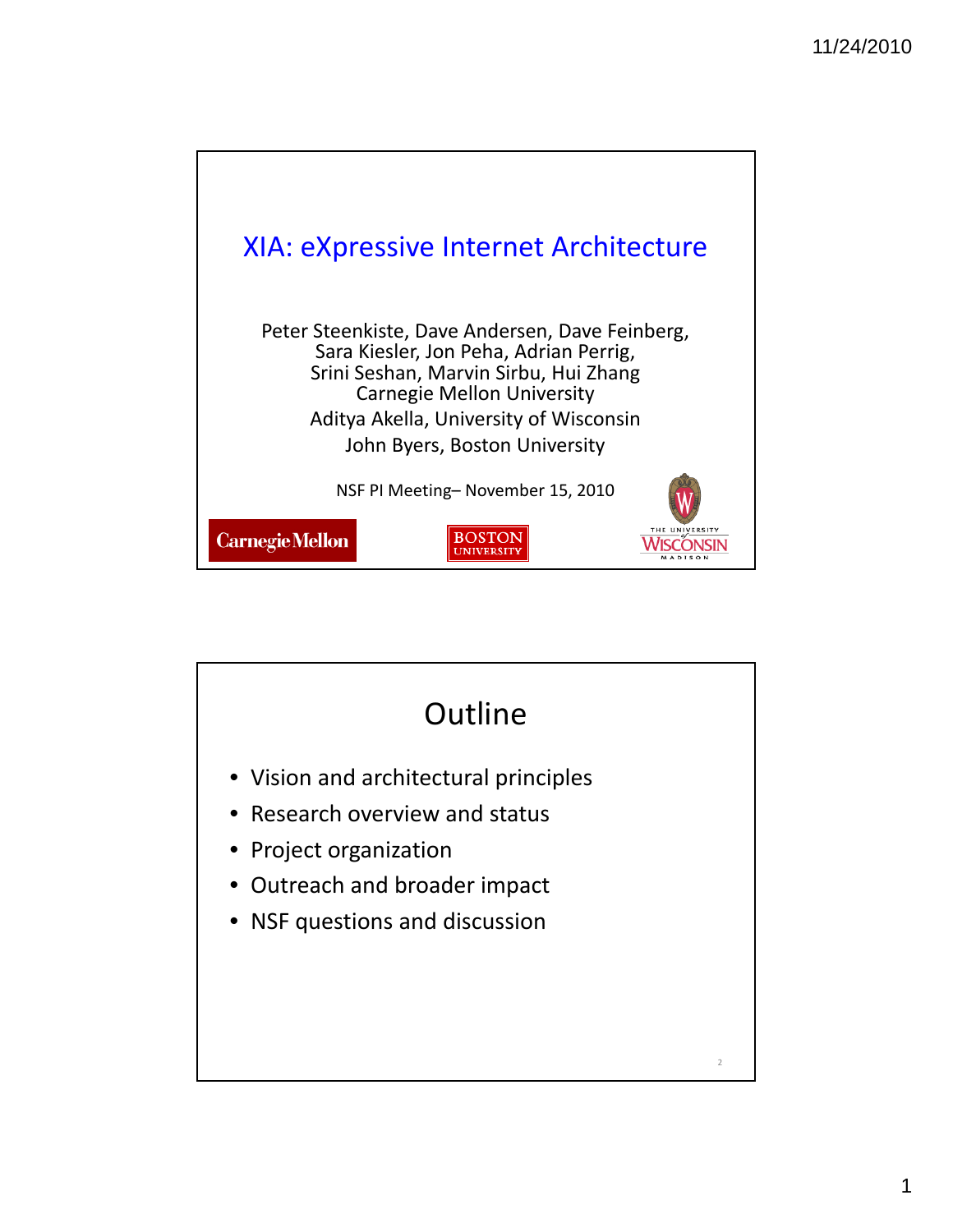#### Vision

We envision a future Internet that:

- Is trustworthy
	- Security broadly defined is the biggest challenge
- Supports long‐term evolution of usage models
	- Including host‐host, content retrieval, services, …
- Supports long term technology evolution
	- Not just for link technologies, but also for storage and computing capabilities in the network and end‐points
- Allows all actors to operate effectively
	- Despite differences in roles, goals and incentives

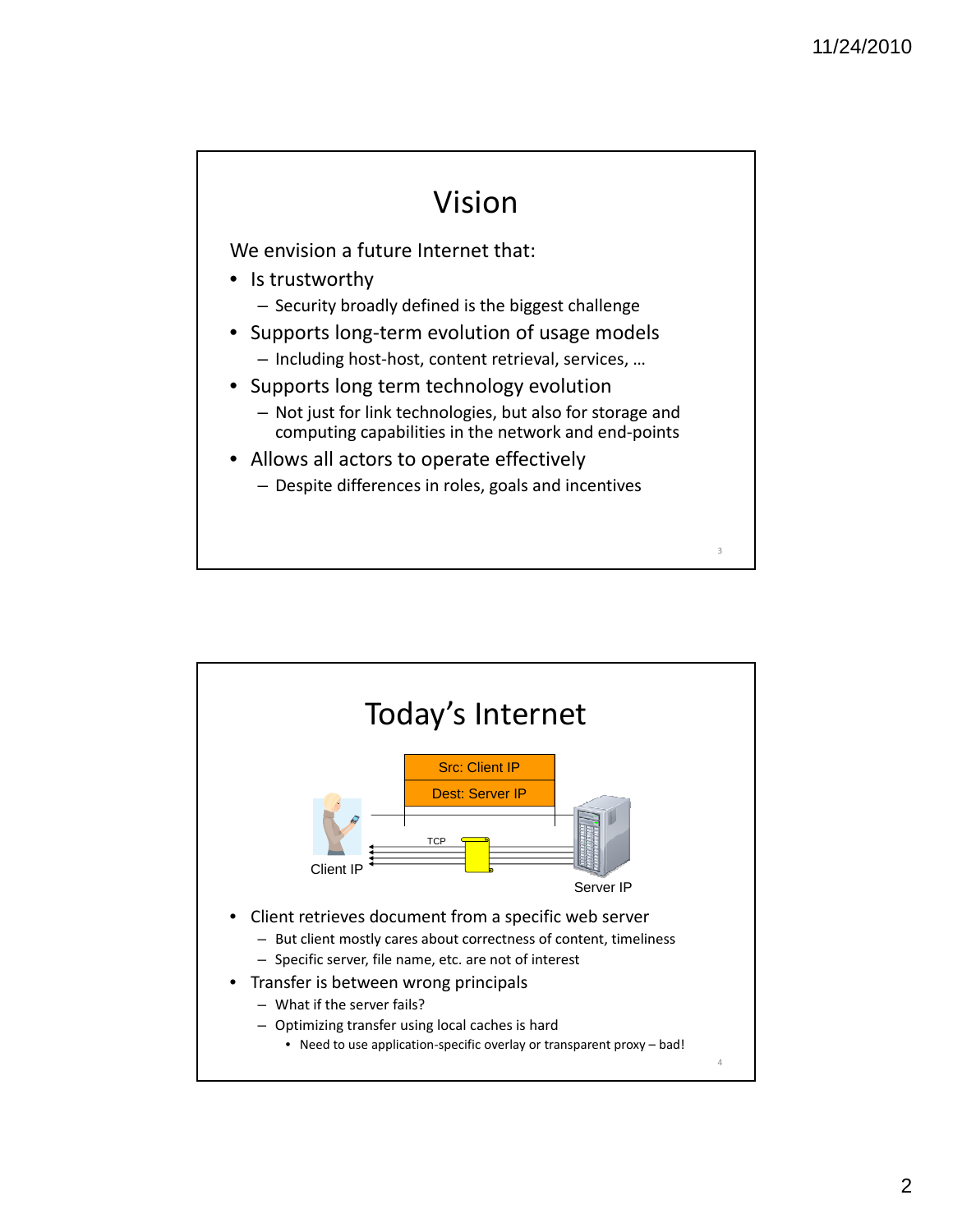

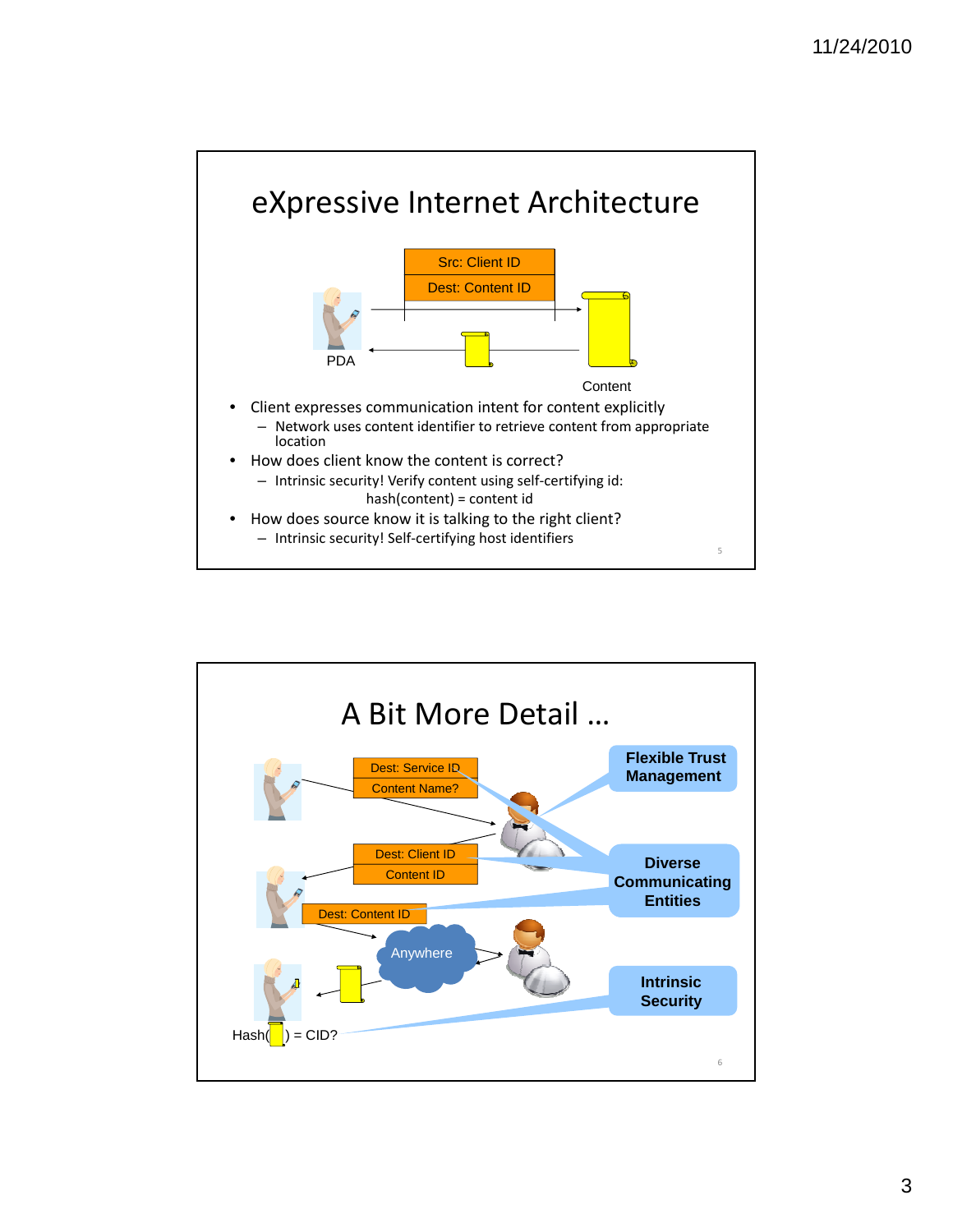

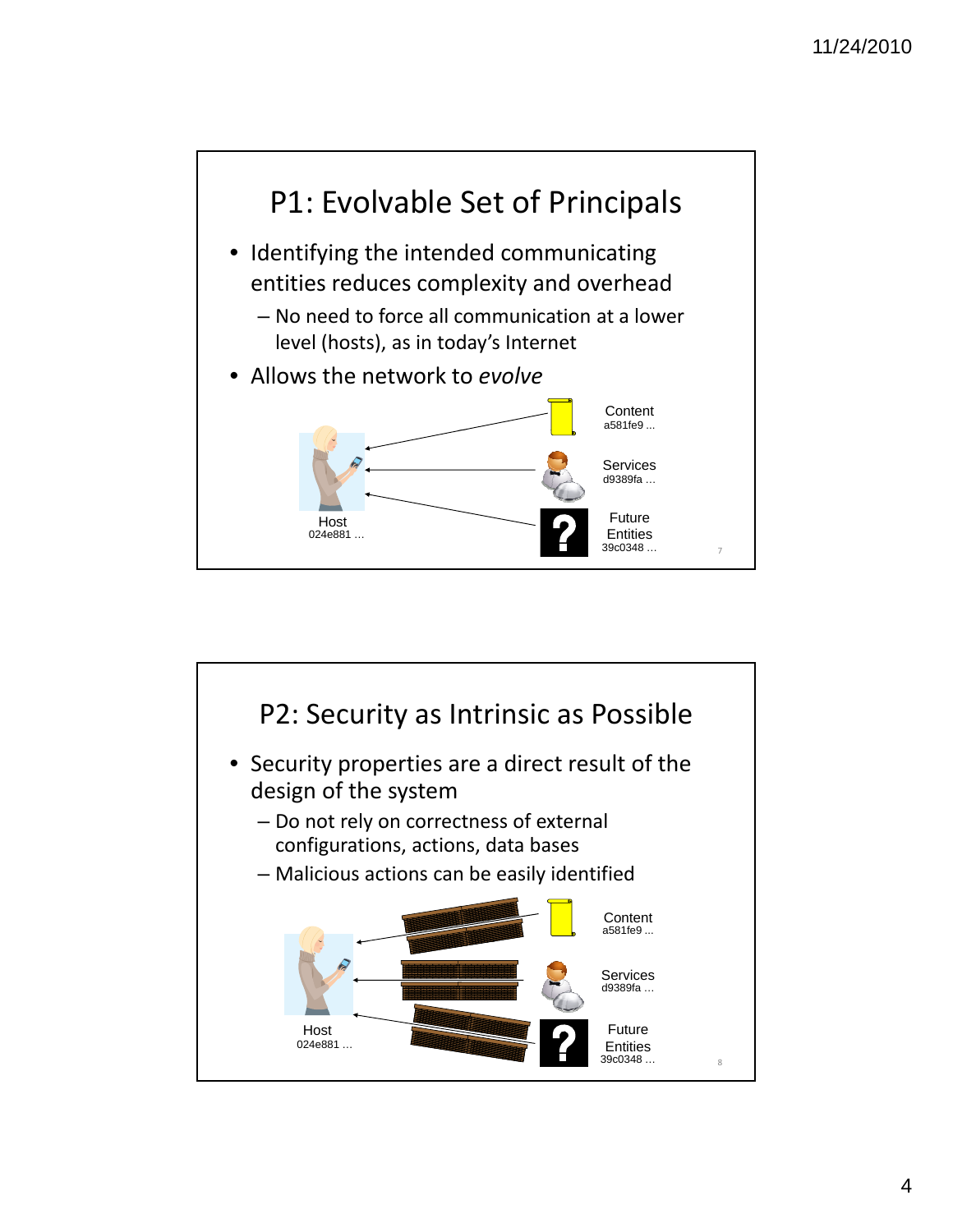

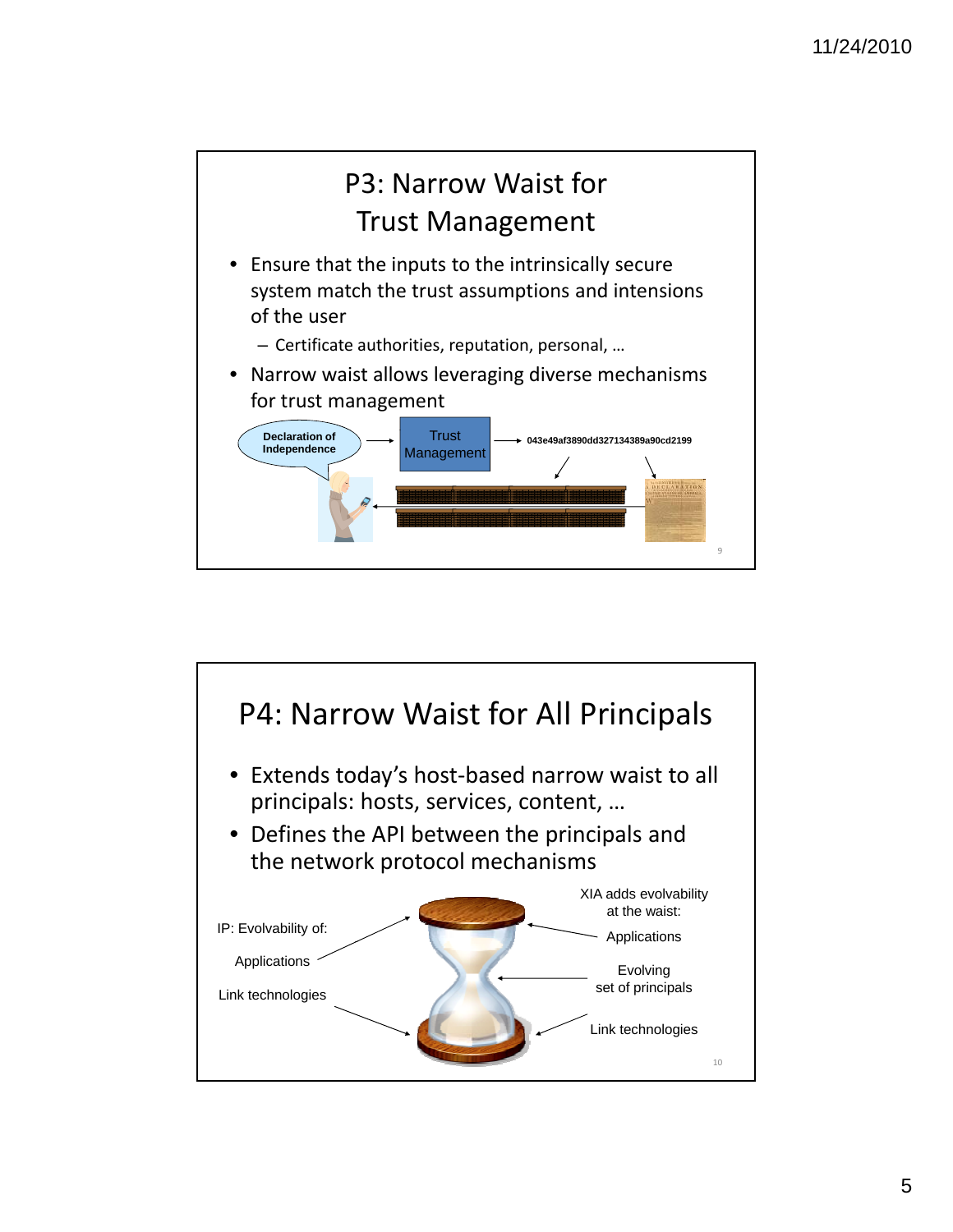### P5: All other Network Functions are Explicit Services

- DNS, firewalls, …
	- Causes problems in IP
	- Covers all functions not part of the narrow waist
- XIA provides a principal type for services
- Keeps the architecture simple and easy to reason about

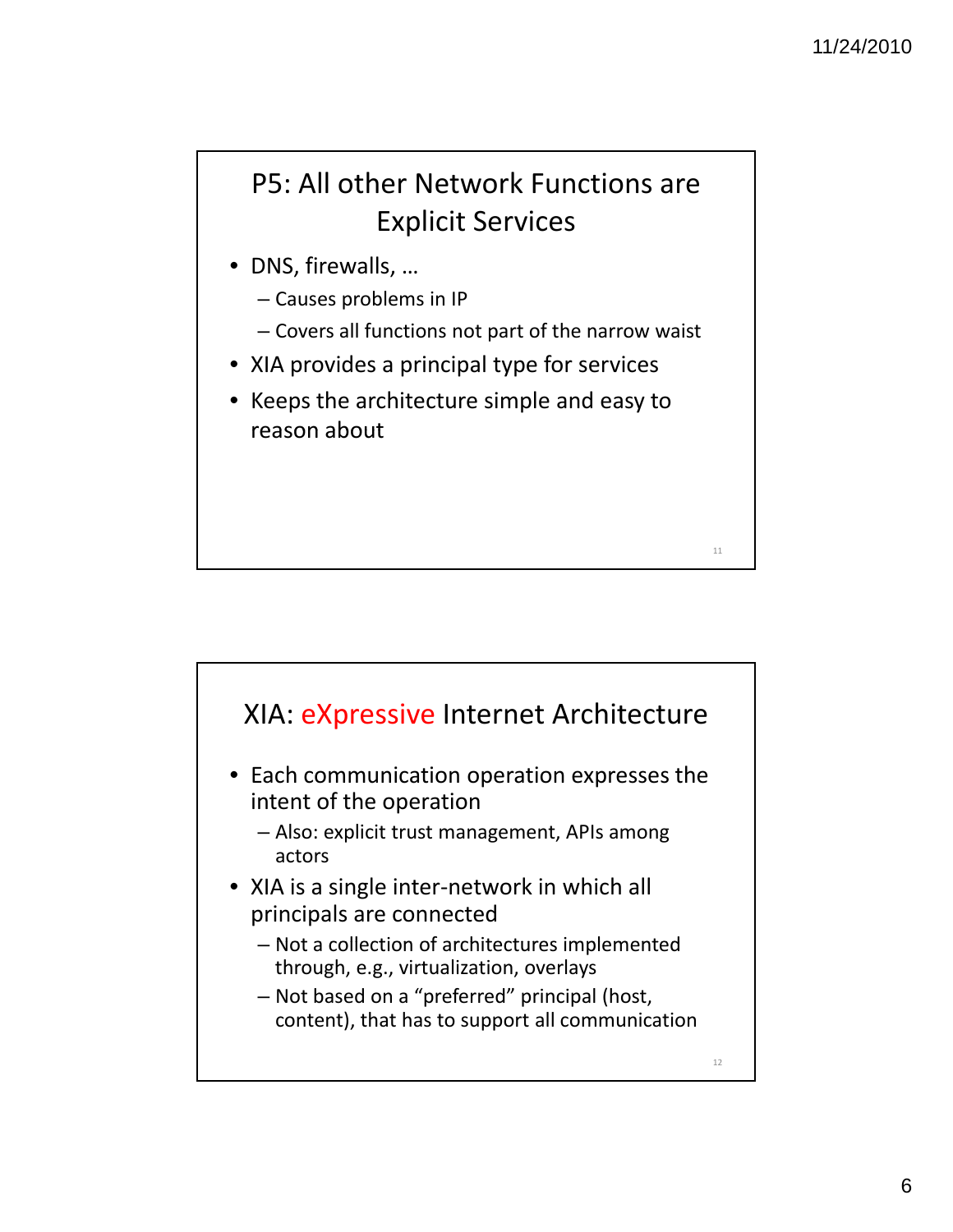

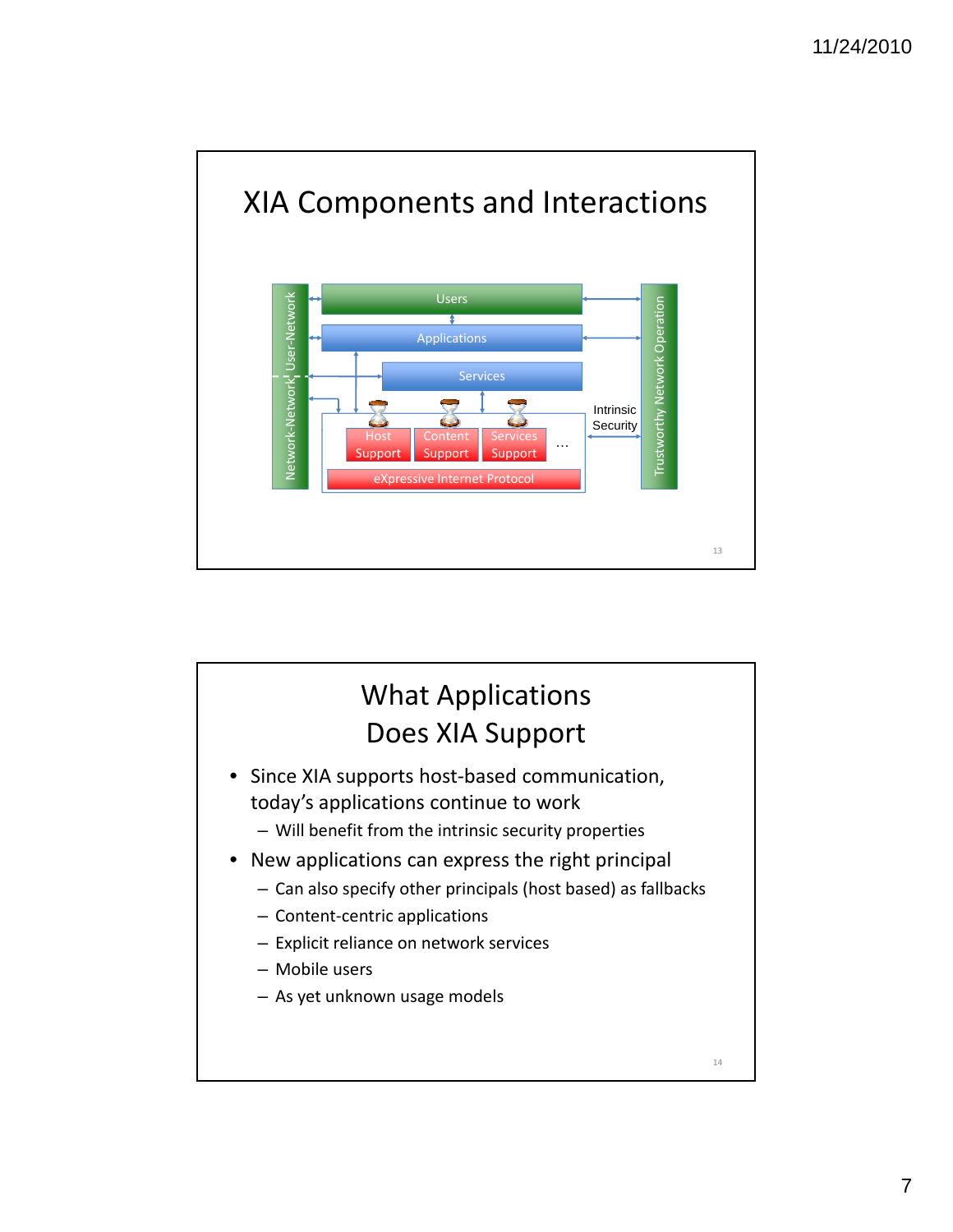

- Vision and architectural principles
- Research overview and status
- Project organization
- Outreach and broader impact
- NSF questions and discussion

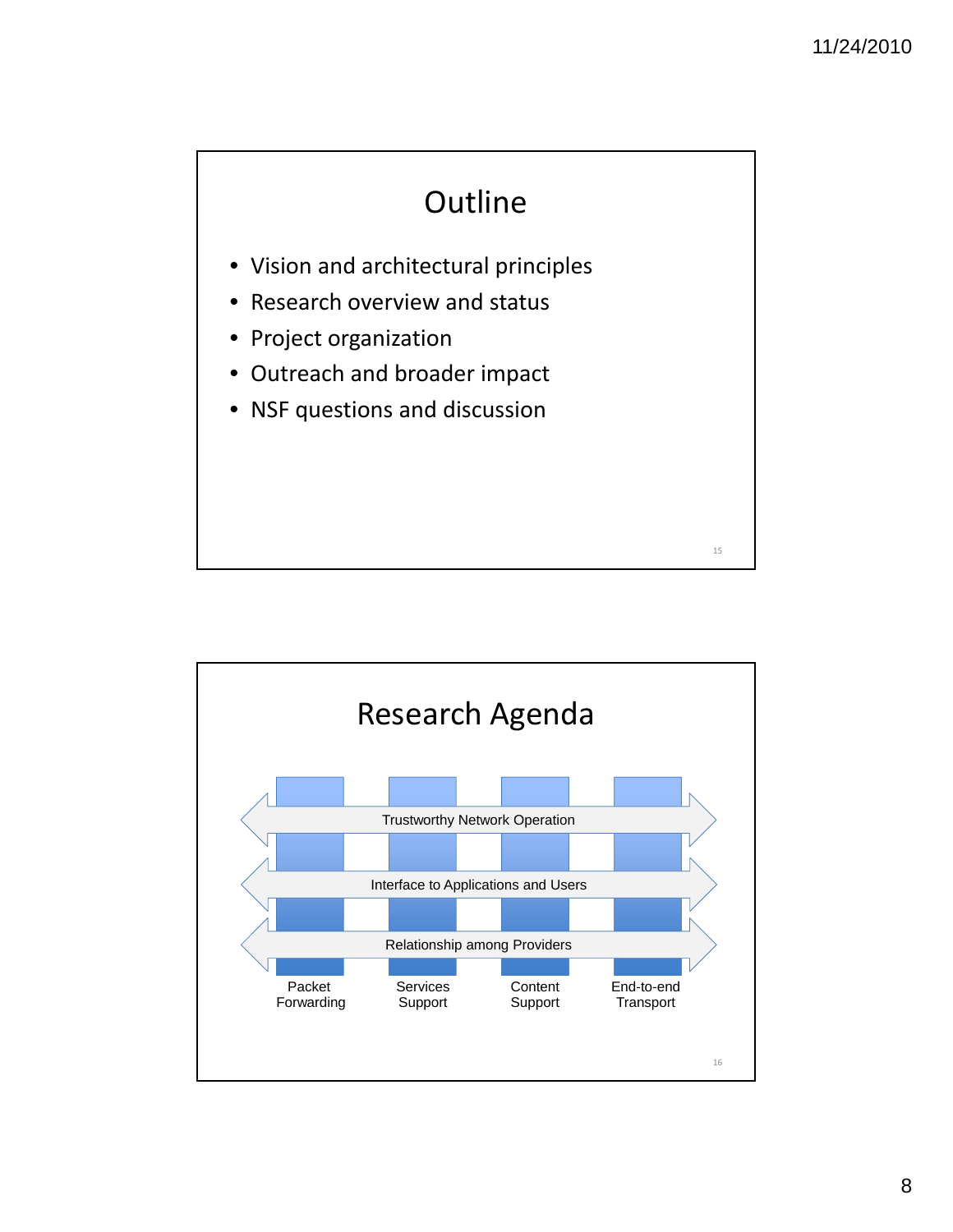

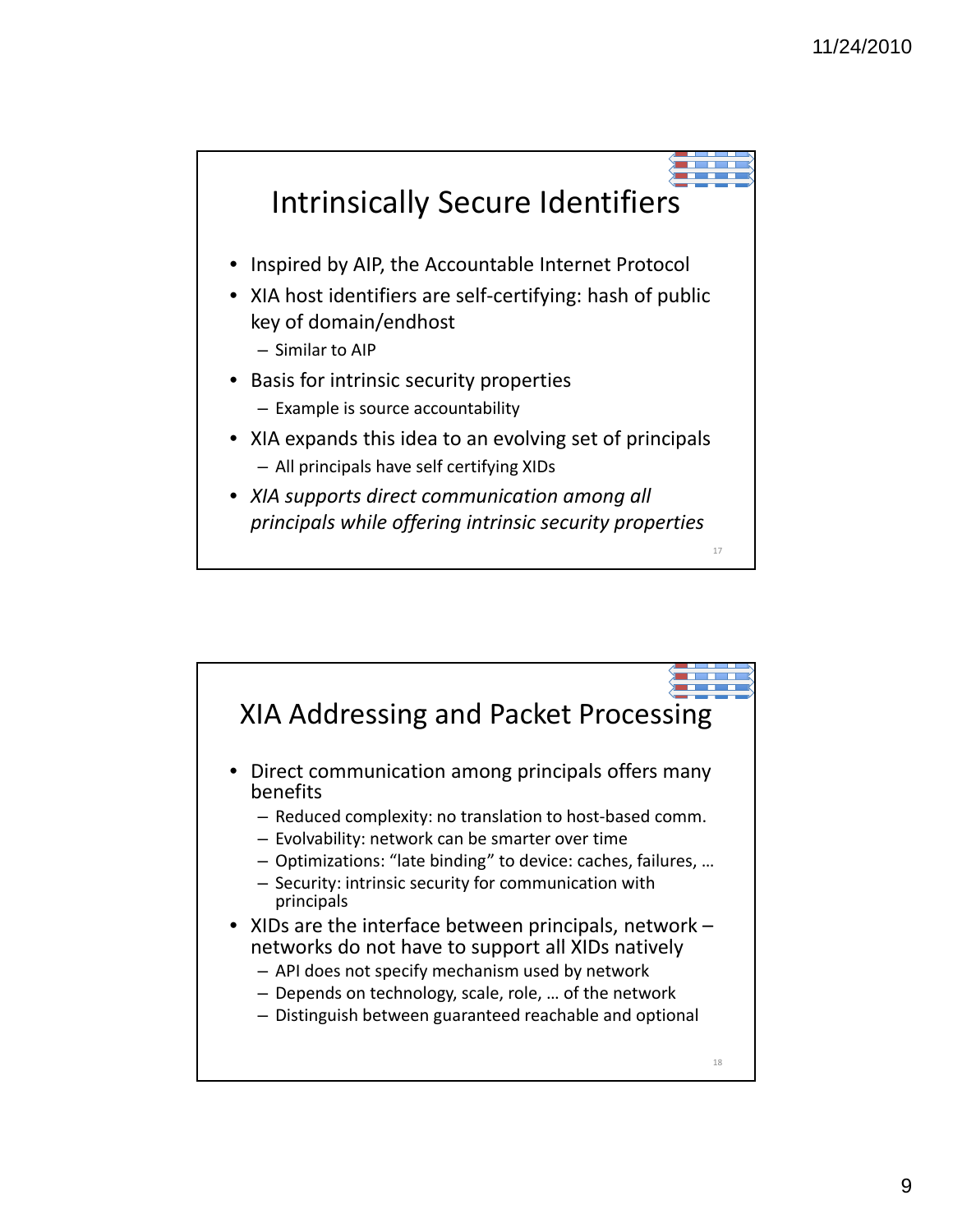

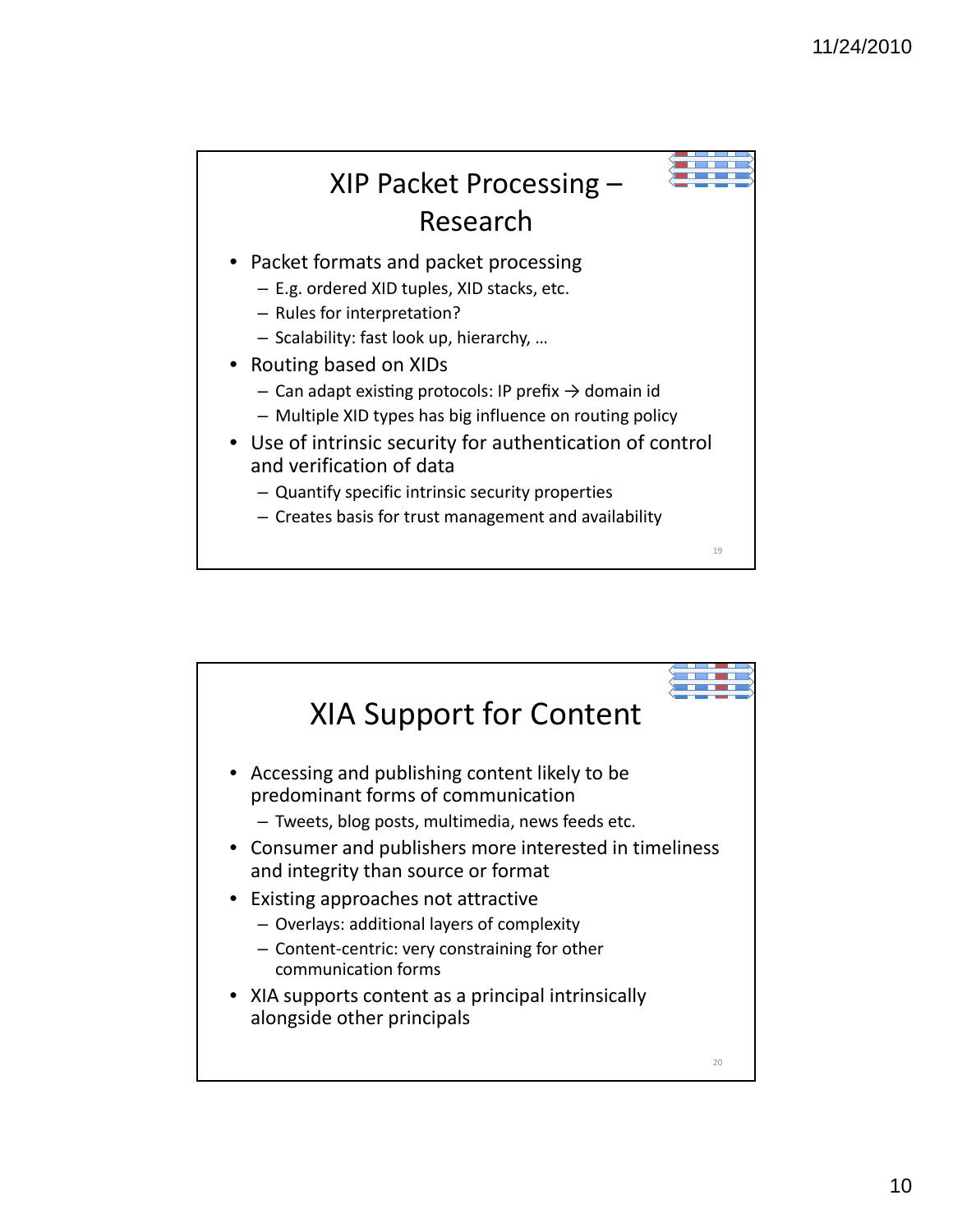

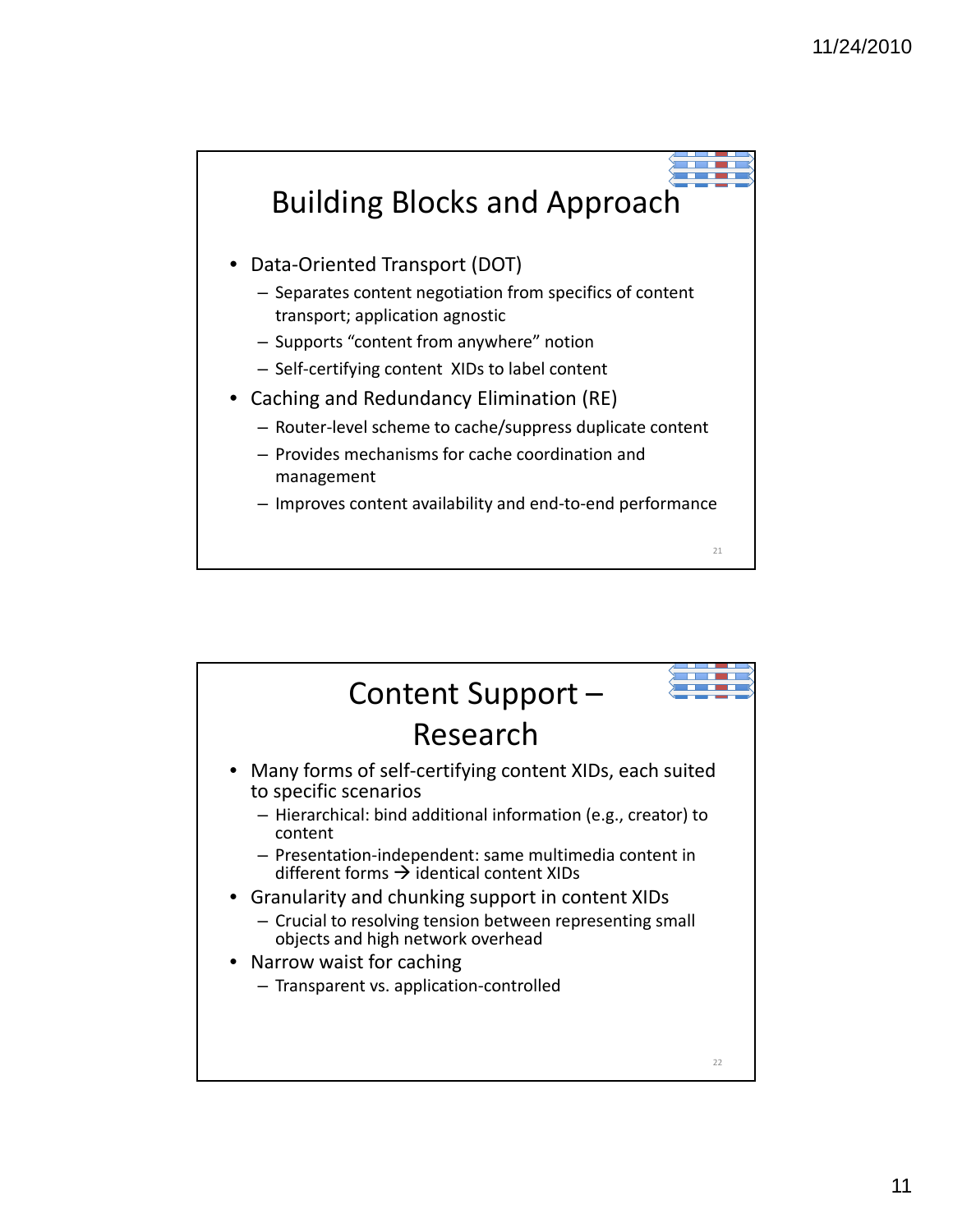

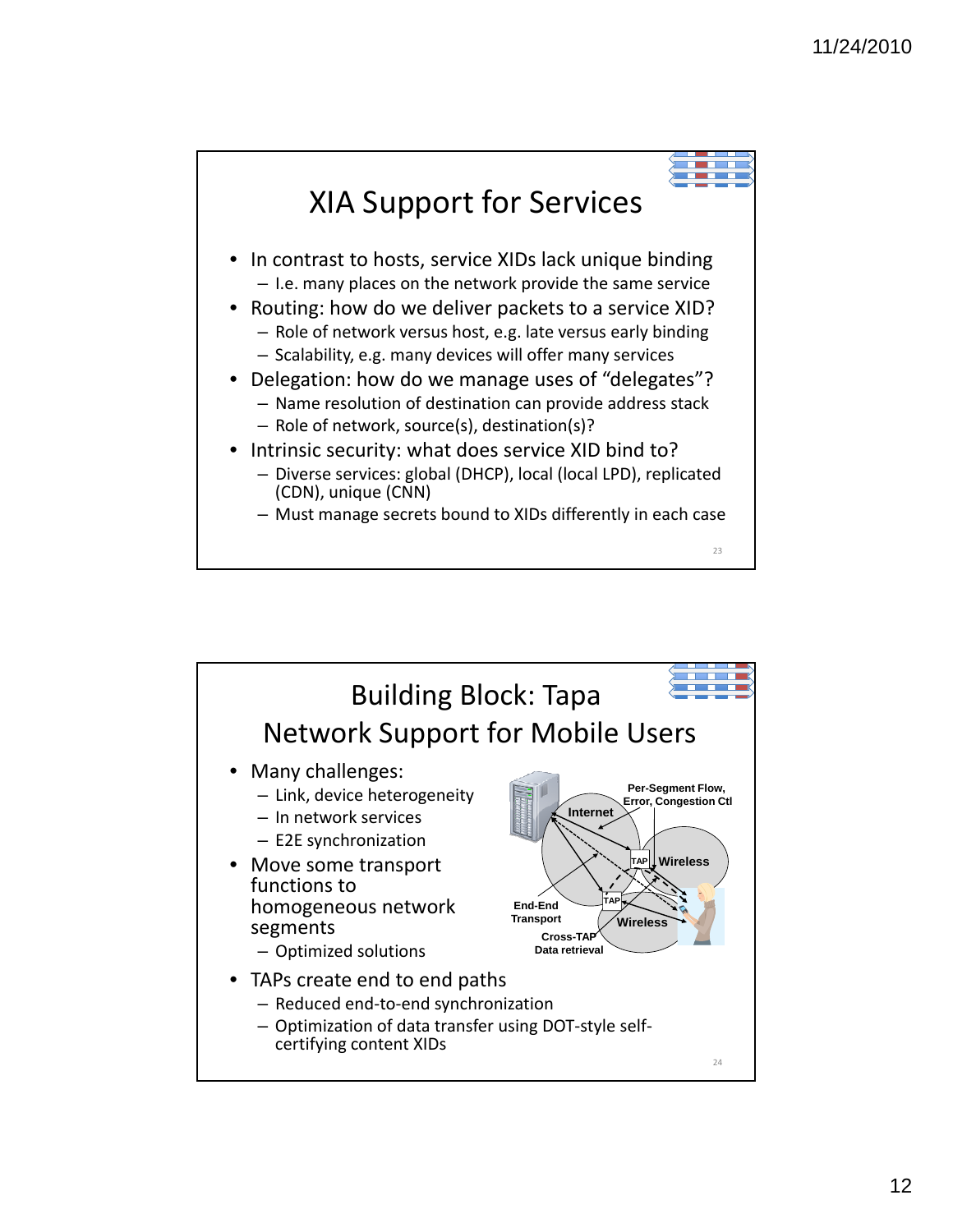

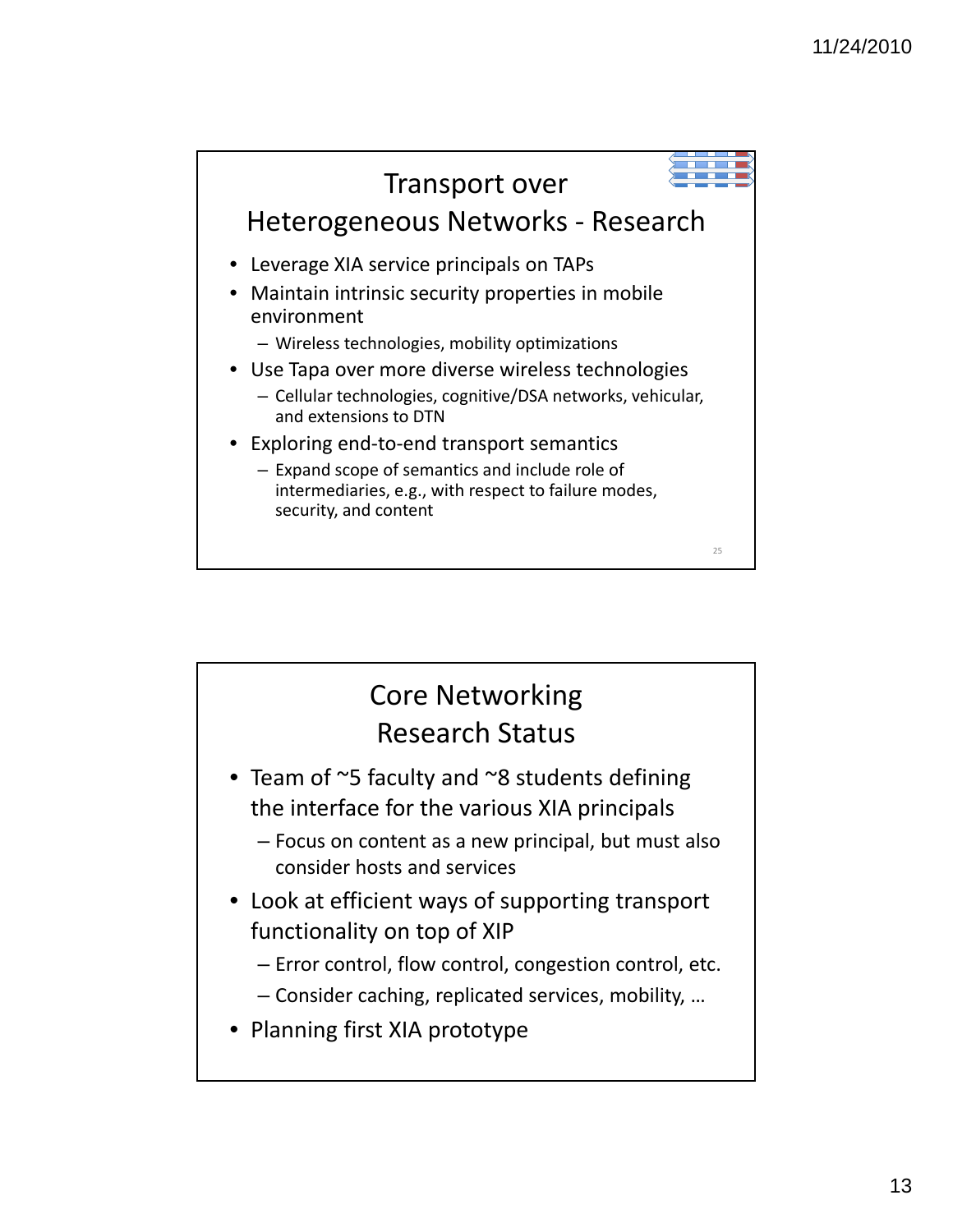

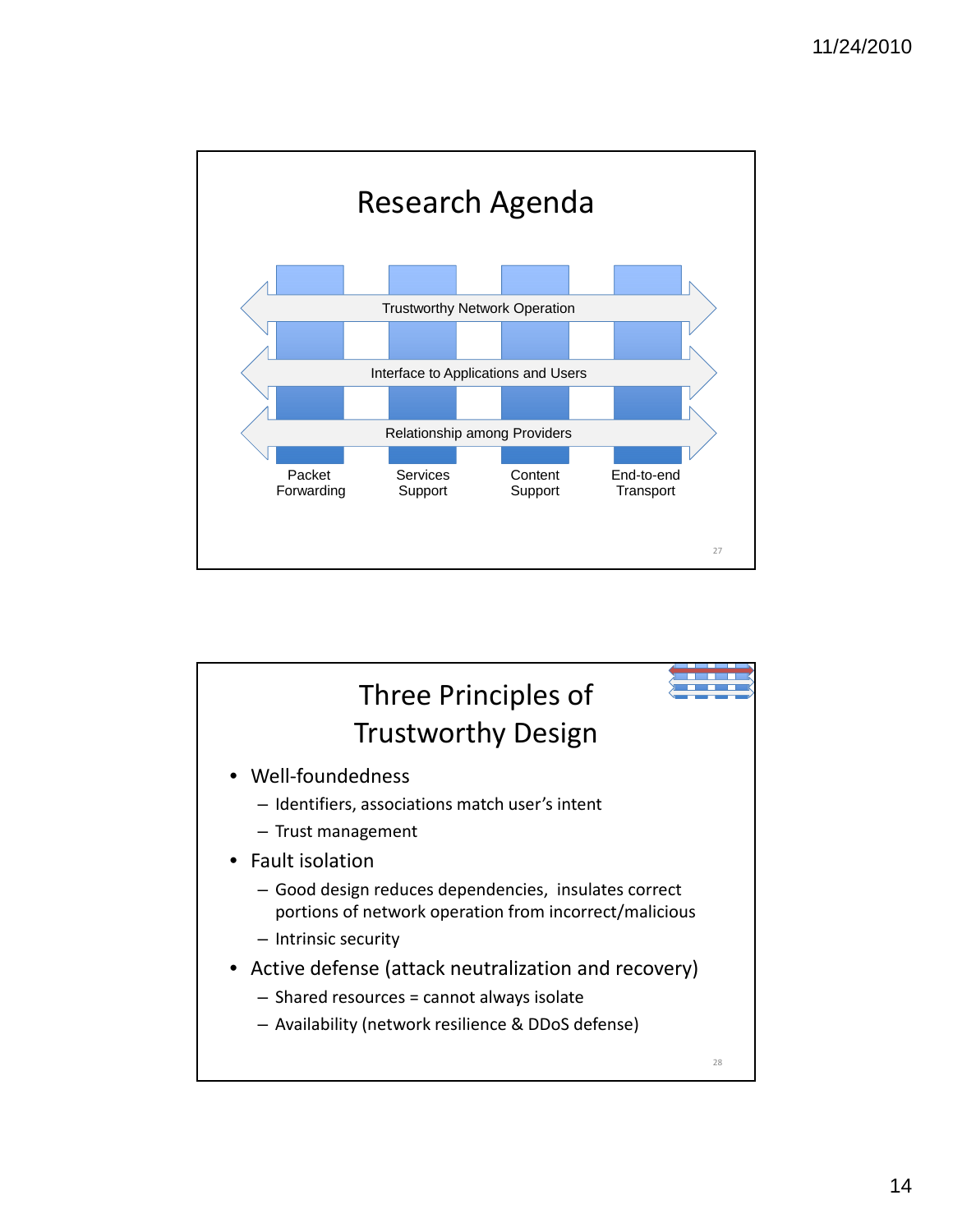

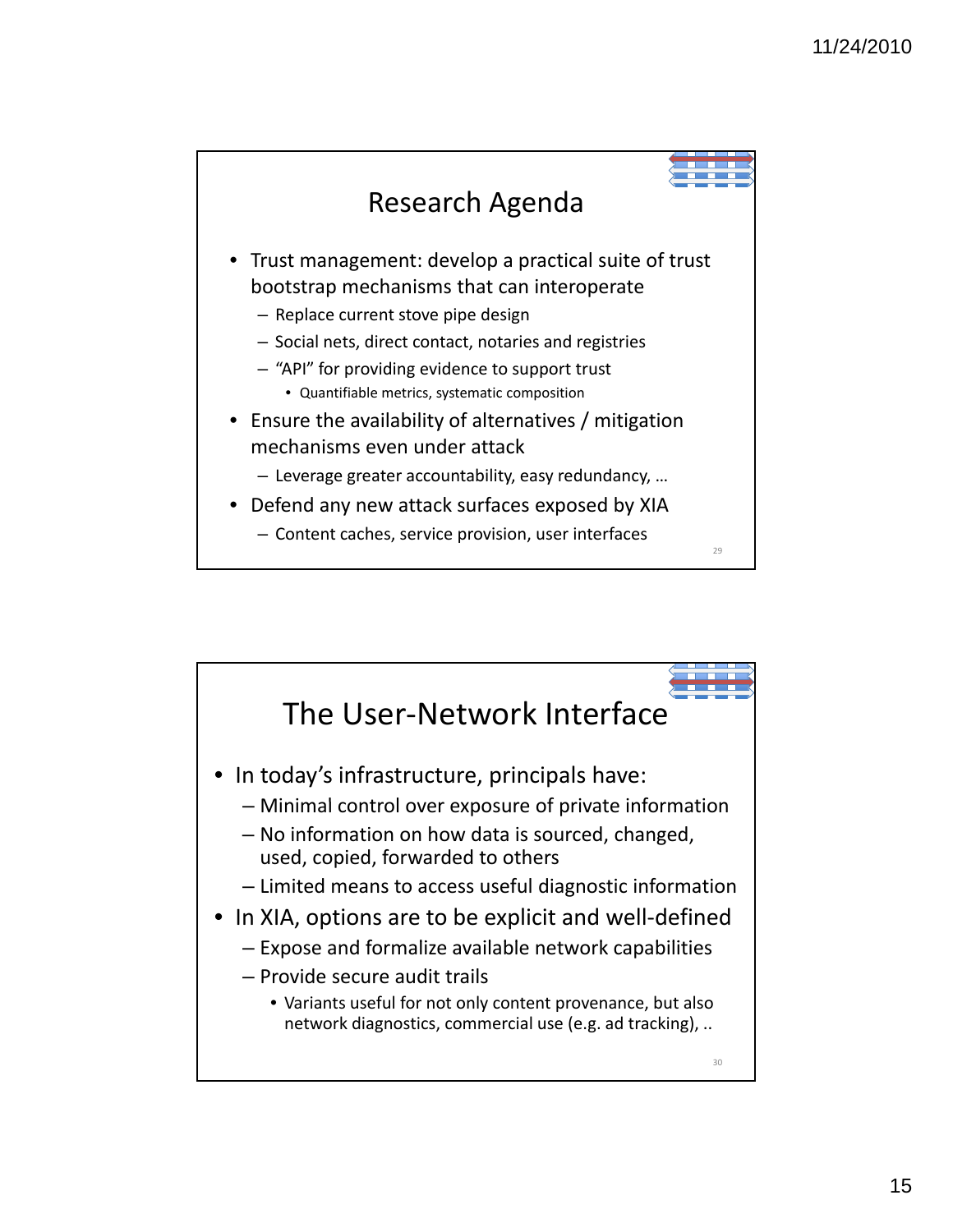## User‐Network Interface – Research

- Audit capabilities at the network layer:
	- Session-level audit trails in an advisory capacity
	- Self‐certifying names enable principals to assert e.g., it cached a document, or forwarded a packet
	- Prior work on packet sampling, network monitoring
- Similar methods apply at the application layer:
	- Secure content provenance: where did content originate? Who has modified it and how?
	- Key concern is how it affects the user's trust and overload

31

– Study user experience and impact on user behavior

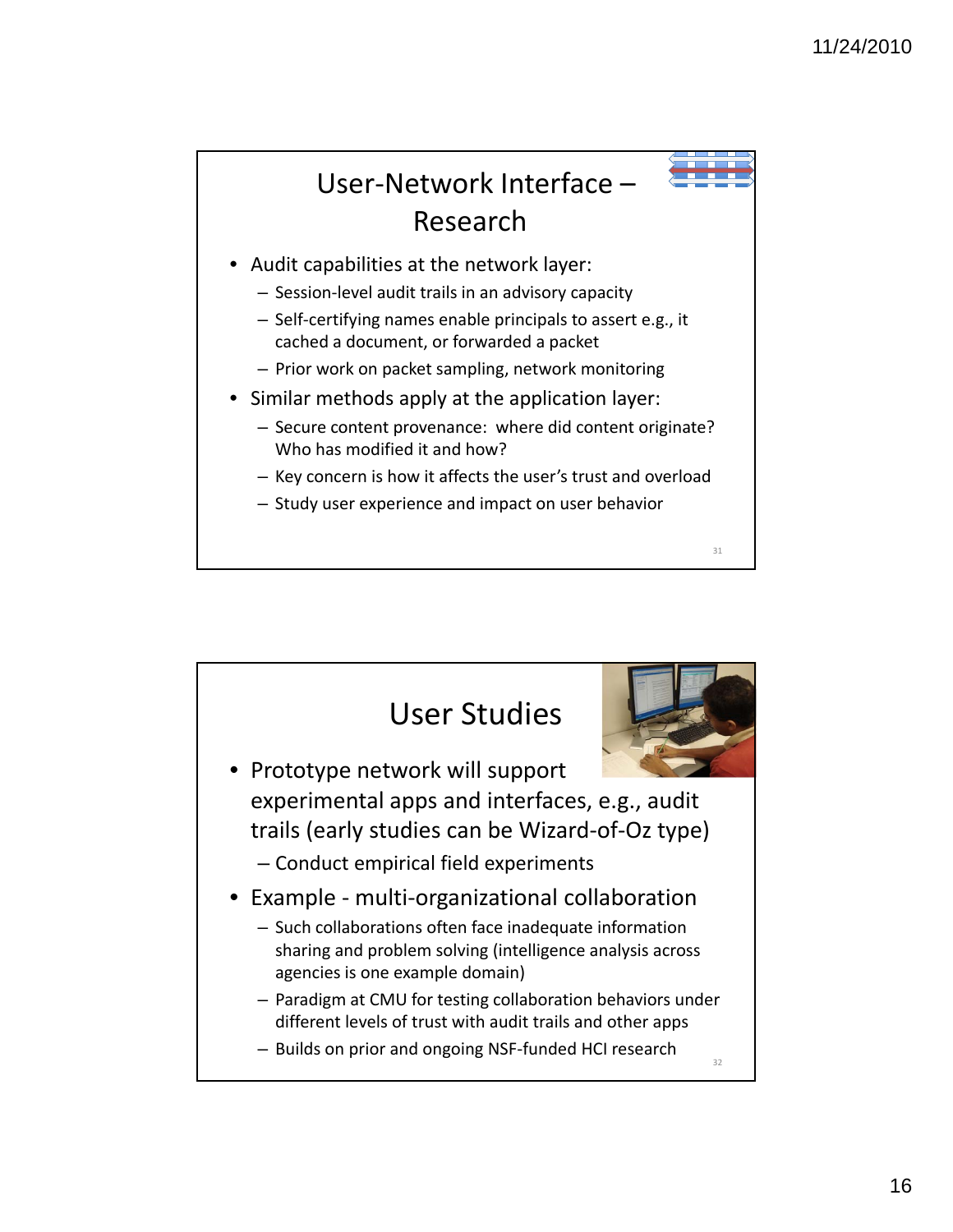

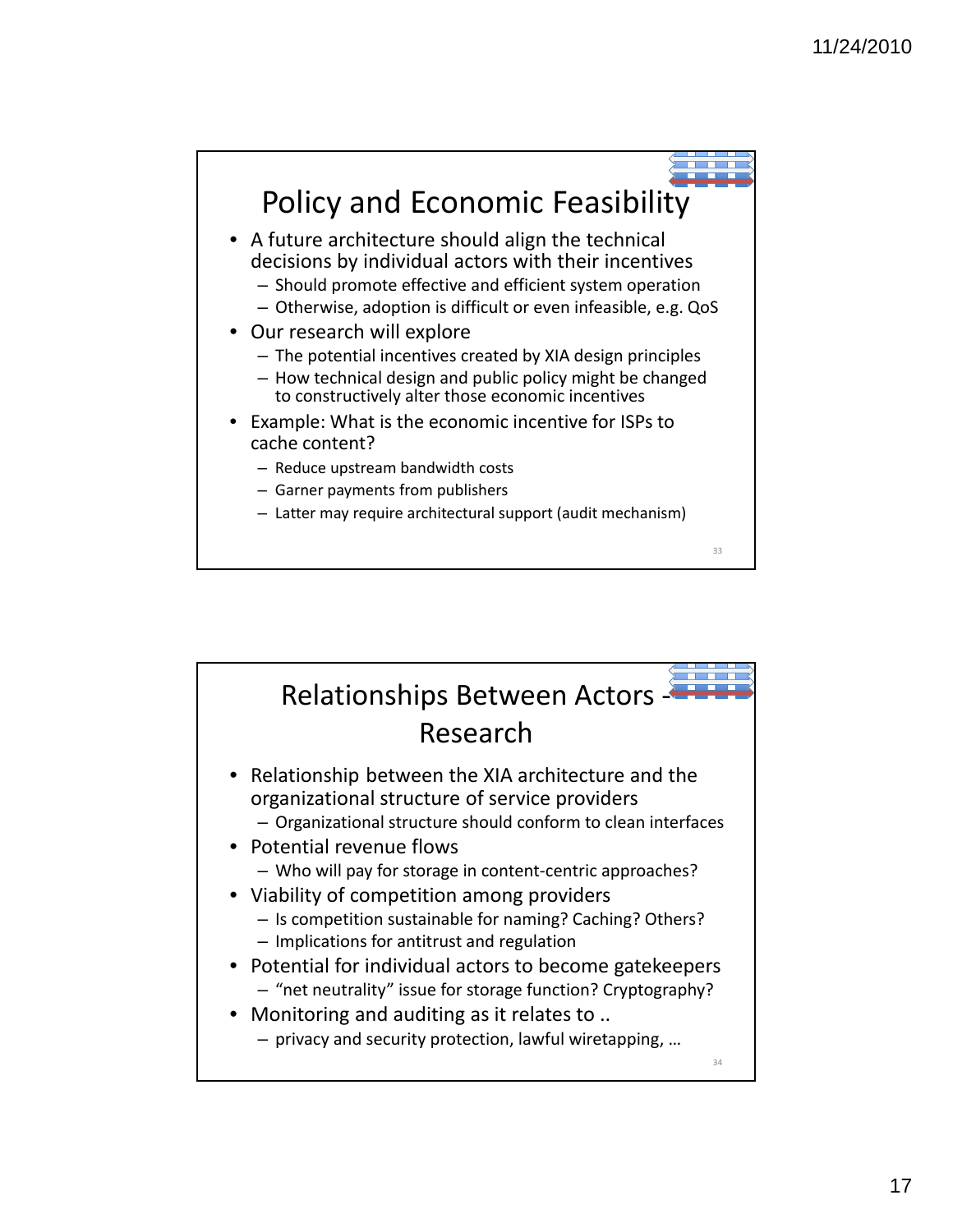### Research Status

- Policy group's initial focus on incentives for providers to deploy content caches
	- Provider bandwidth savings vs payments from publishers
	- Asymmetric incentives across NAPs
- The security group is focusing on diverse approaches for trust management that share an interface
	- Social networks for trust communication
	- Perspectives style trust management
- User group is evaluating for applications that leave a "trail" and use it internally
	- Also interacting with trust management researchers

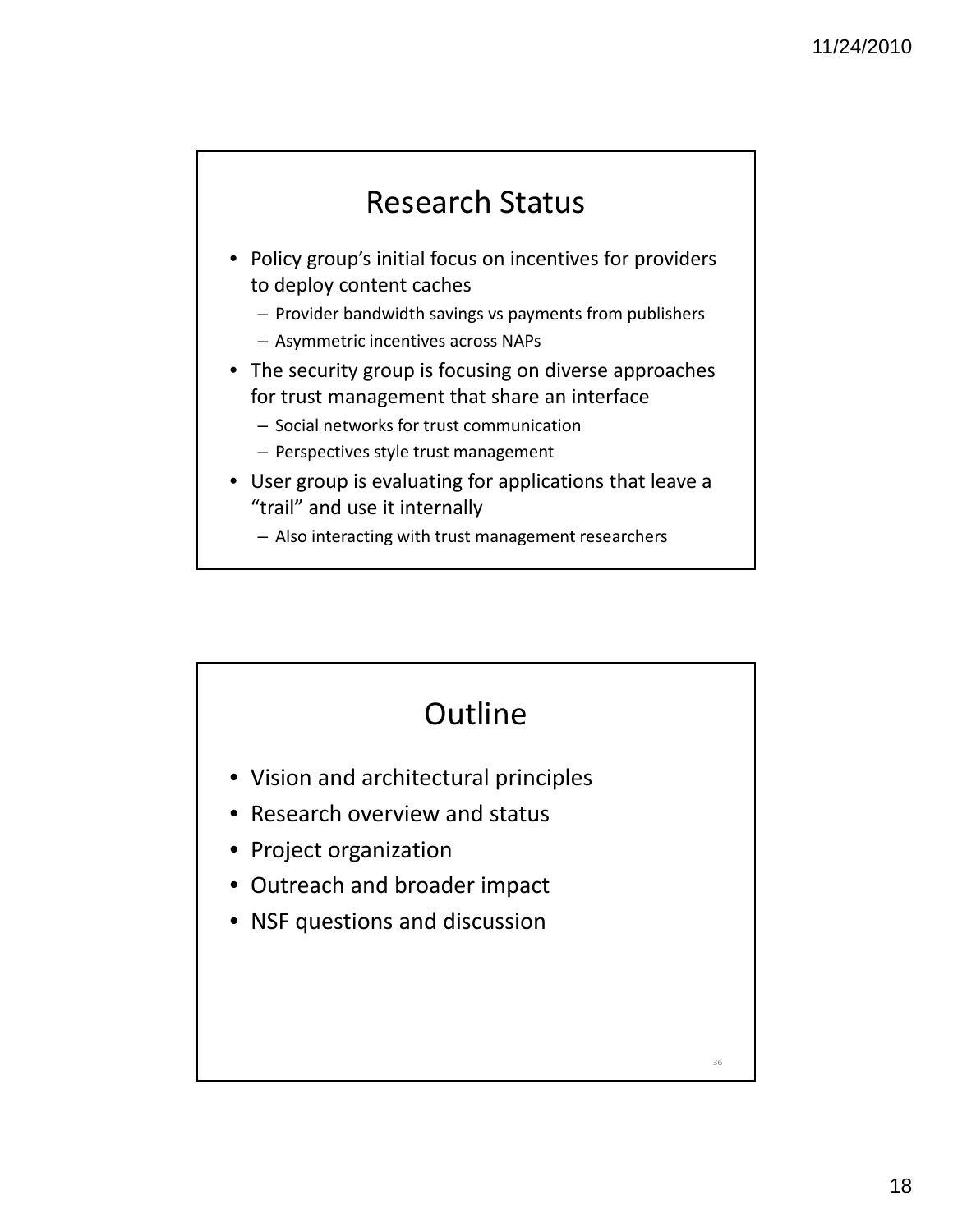|  | <b>Team Expertise</b> |
|--|-----------------------|
|--|-----------------------|

- Diverse background
- Cohesive team
	- Geographically concentrated
	- XIA has lots of shared ideas
- Long track record of collaboration
- Industry and government Adrian Perrig, Securit experience
	- Startups, FCC
	- Manufacturers, services, operator, policy

Peter Steenkiste Networking Aditya Akella Dave Andersen John Byers Dave Feinberg Sara Kiesler Jon Peha Adrian Perrig, Srini Seshan Marvin Sirbu Hui Zhang

**Nets, Content Networking** Algs., Nets **Education HCI** Policy, Nets **Security Networking Policy** Nets, Content

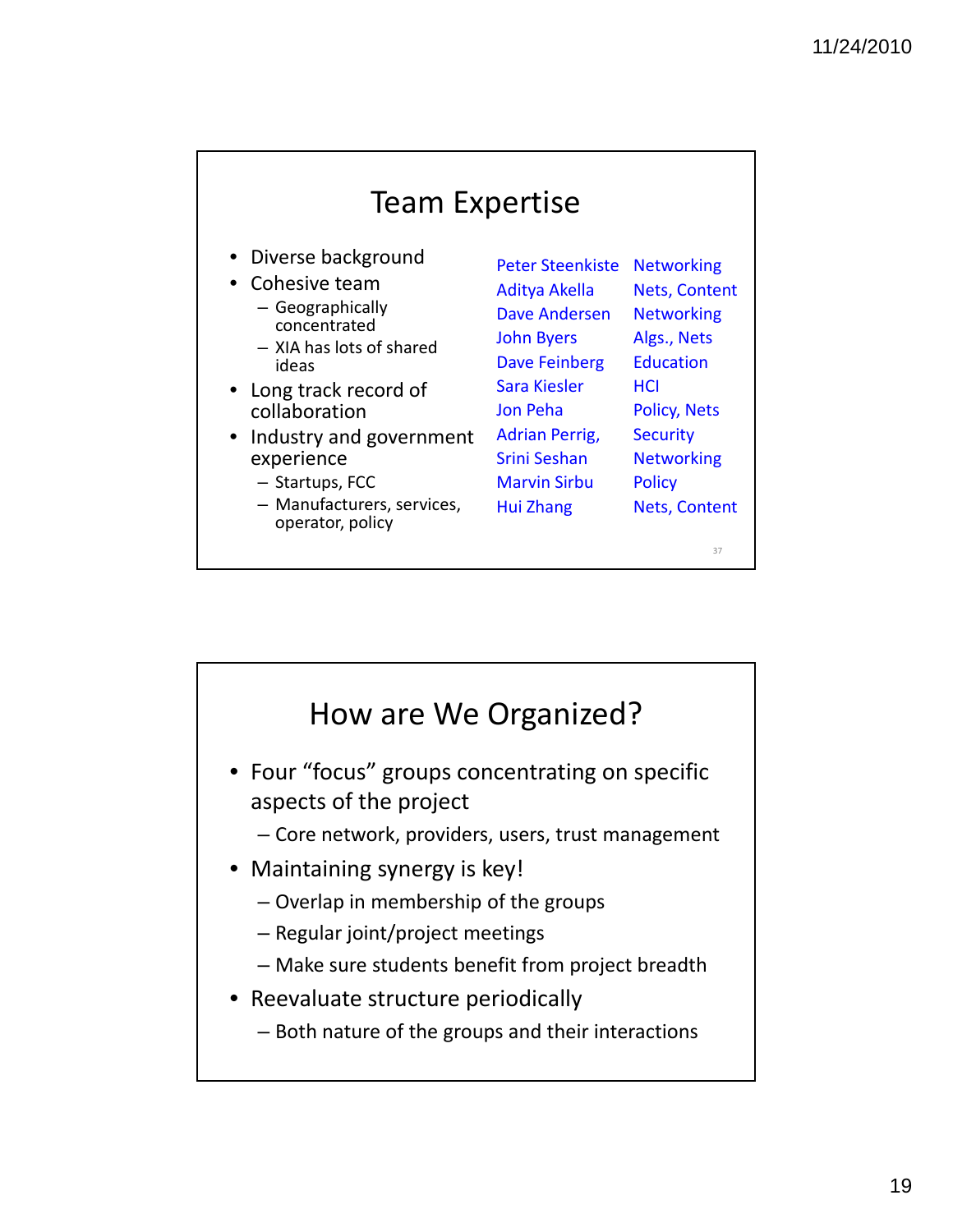

# **Outline**

- Vision and architectural principles
- Research overview and status
- Project organization
- Outreach and broader impact
- NSF questions and discussion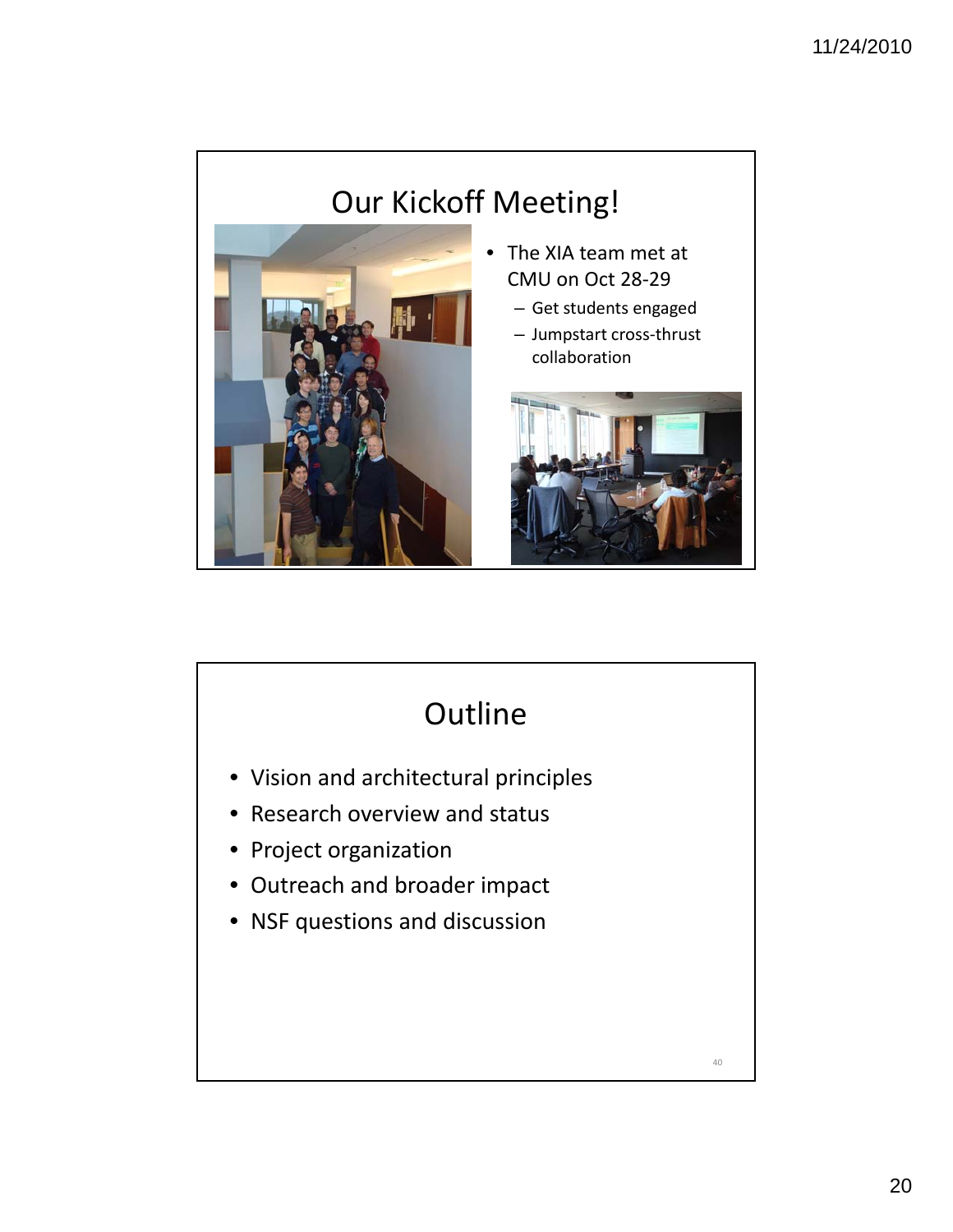### Broader Outreach

- To policy makers through DC workshops
	- Yearly workshop involving staff from Congress, FCC, FTC, Commerce Department, White House, NSF, …
- To diverse Internet users for interface evaluation and prototyping
	- Diverse population of college and high school students
- To network operators at PSC and WiscNet  $-$  Trial deployments, experiments, and operator input
- To the research community – By making prototype available for use and feedback
- Activities designed to be of mutual benefit

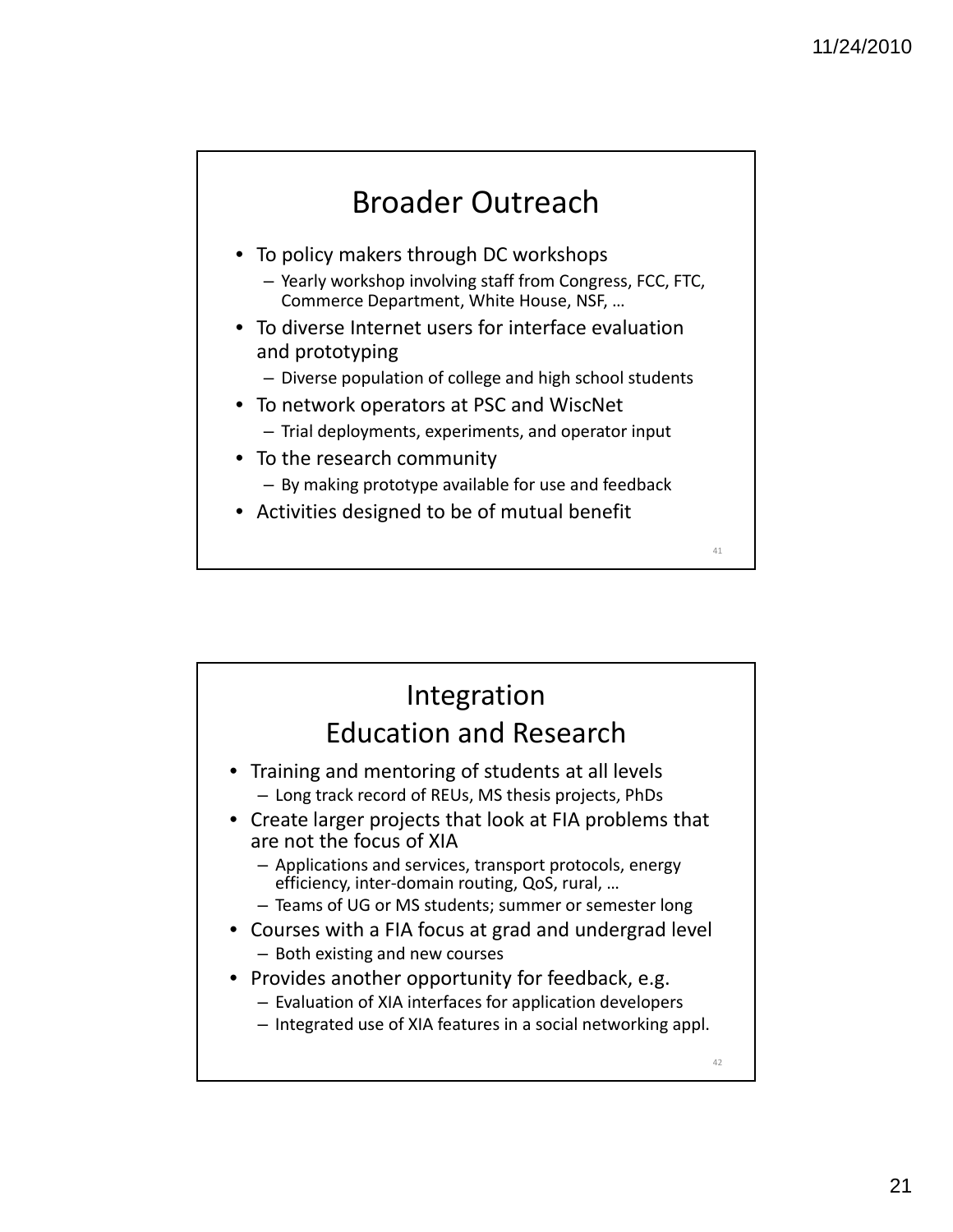# **Outline**

- Vision and architectural principles
- Research overview and status
- Project organization
- Outreach and broader impact
- NSF questions and discussion

### NSF Questions

- Articulate the overview of your architectural approach.
- Articulate your approach to dealing with security.
- Identify the hard problems—the issues that have to be resolved to reduce risk in the project. What do you worry about?
- What problems have you had to set aside or defer? Why?
- What do you imagine will be the end-product?? How will you evaluate your system? What sort of demonstrations do you anticipate?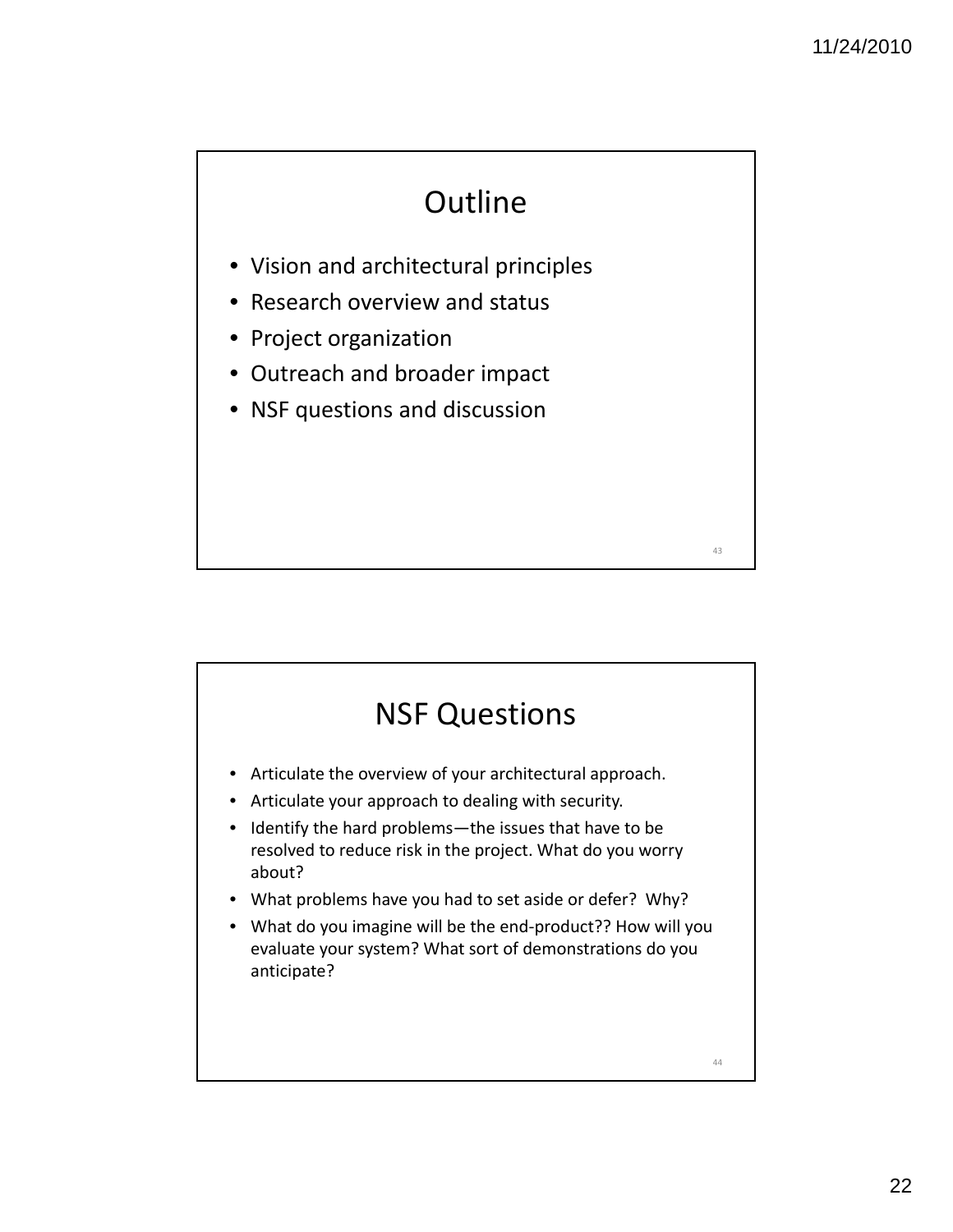

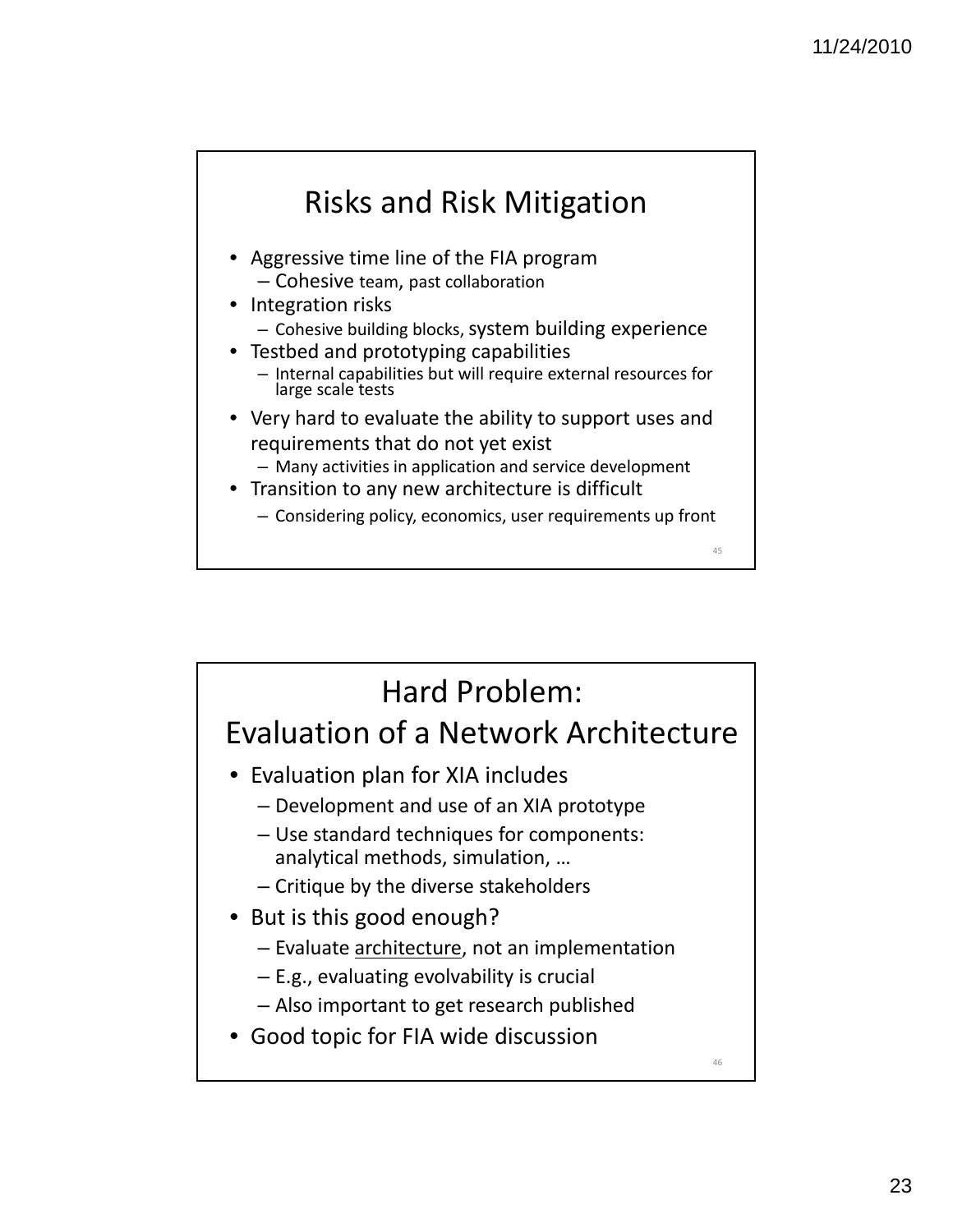# What Problems Did We Decide Not to Focus On?

- Network management
- Quality of service
- Generic routing topics
- Many non-core-networking issues
	- Legal, economics, usable privacy, ...
- And I am sure many others ...

… although all of these topics are touched on